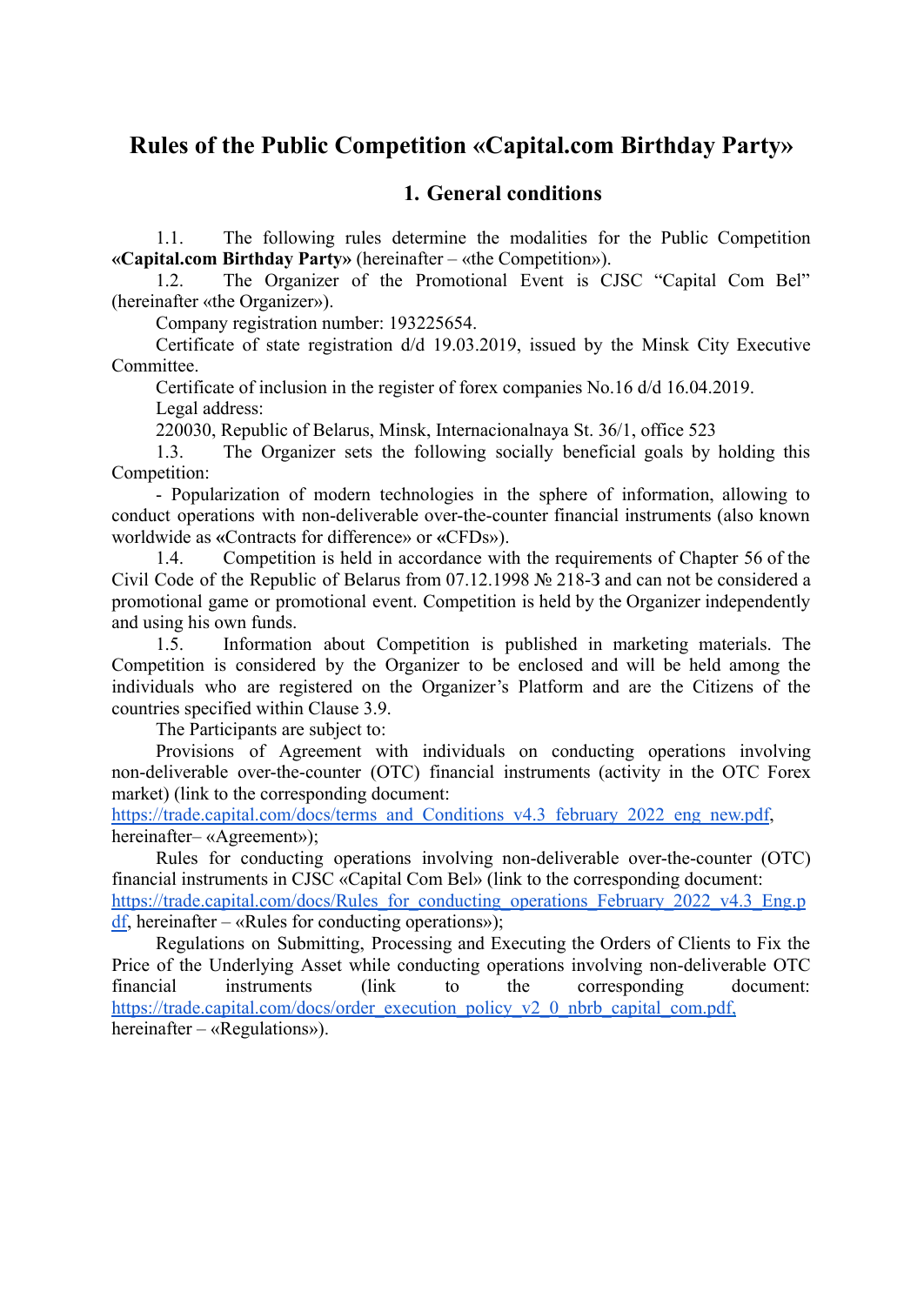#### **2. Duration of the Competition**

2.1. The Public Competition «Capital.com Birthday Party» is held in 5 stages, and the duration of each stage is set individually. The completion of the competitive task is carried out individually for each stage in accordance with section 3 of the Rules. The timeframe for the completion of competitive task coincides with the duration period of each stage of the Competition and is stated in Coordinated Universal Time or UTC:

Stage 1: 16.05.22 00:01 UTC - 23:59:59 UTC

Stage 2: 17.05.22 00:01 UTC - 23:59:59 UTC

Stage 3: 18.05.22 00:01 UTC - 23:59:59 UTC

Stage 4: 19.05.22 00:01 UTC - 23:59:59 UTC

Stage 5: 20.05.22 00:01 UTC - 23:59:59 UTC

2.2. Awards for participation in the Competition, as well as the number of award-winning places, are set individually for each stage of the Competition in accordance with section 4 of these Rules.

The list of Participants, entitled to receive awards in accordance with the conditions of these Rules is formed individually for each stage of the Competition at the end of each stage (at 23:59:59 Coordinated Universal Time or UTC).

2.3. The Participants, who took award-winning place(s) in individual stage(s) of the Competition will receive the relevant notification within 10 business days after the end of an individual stage of the Competition. This information is also going to be displayed on the Participant's trading account on the Organizer's platform.

### **3. The task and conditions of the Competition**

3.1. The Clients take part in the Competition of their own volition.

3.2. The Participant must follow these Rules, use the right to participate in the Competition reasonably and in good faith, in accordance with the goals of the Competition and do not take advantage (abuse) of its conditions and right to participate in it.

In case of violation of the Rules, the Organizer reserves the right to disqualify the Participant by excluding him from the individual stage or from all stages of the Competition. list of Participants. The Organizer has a right to deny participation or suspend participation if the Client takes advantage (abuses) of the conditions of the Competition. Taking advantage of conditions of the Competition means any actions conducted by the Participant, which in the Organizer's opinion contradict the goals of Competition and result in unfair benefits for the Participant, including, but not limited to benefits, based on technical and/or organizational features and/or conditions of the Competition.

3.3. In order to become a Participant of the Competition, the Client must register an account on the Platform of the Organizer (or be previously registered on the Platform), complete the identification (verification) procedure in accordance with the «Rules for conducting operations» and conduct operations with non-deliverable over-the-counter financial instruments on the Platform of the Organizer (hereinafter «Operations»).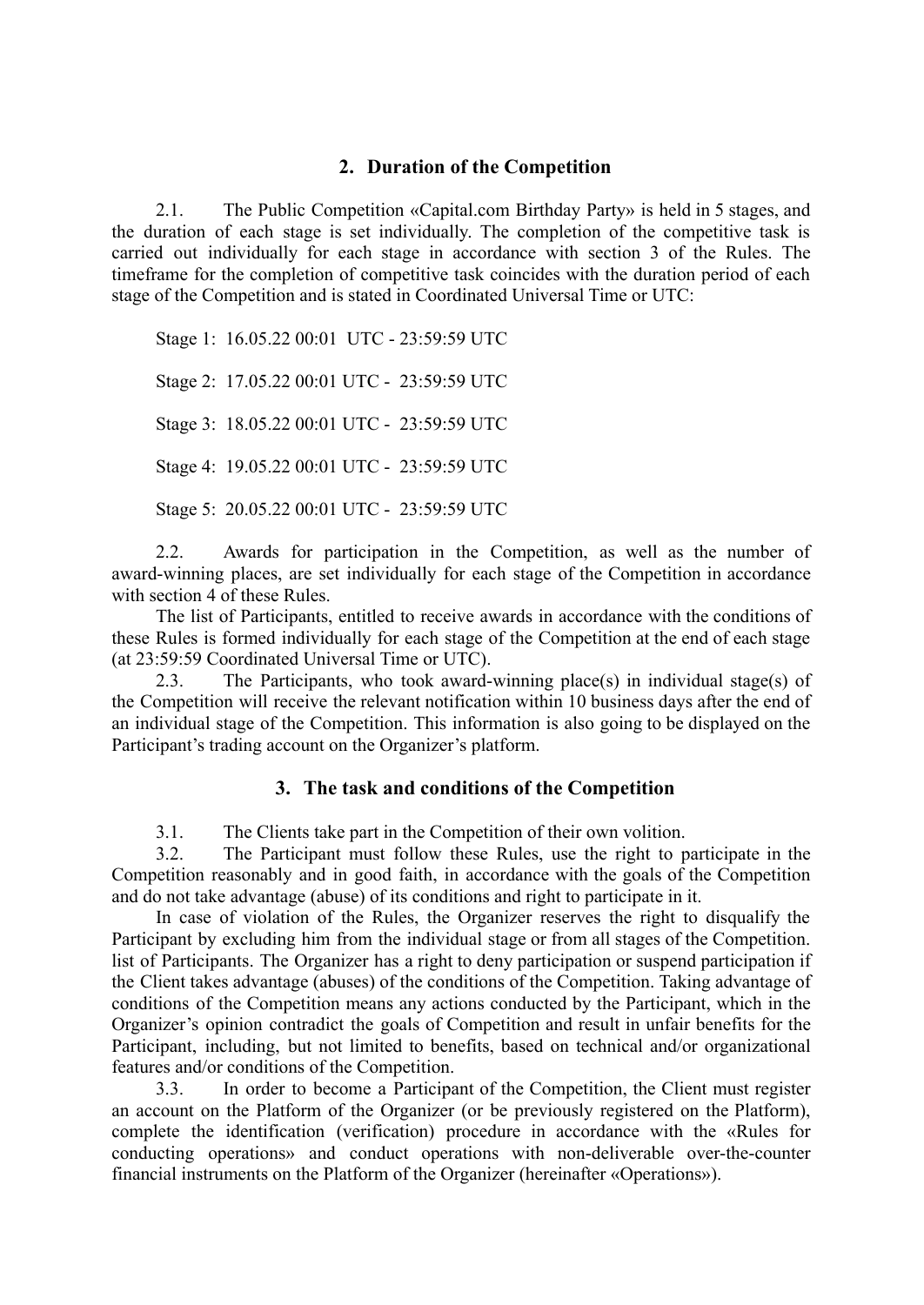3.4 In order to become the Participant of each individual stage of the Competition, the Client must make a deposit of at least the minimum amount (20 USD or equivalent) to his trading account on the day when an individual stage of the Competition is held and conduct operations on the Organizer's Platform.

3.5 Each Client, who fulfilled the conditions presented within Clause 3.3; 3.4 of these Rules may participate in more than one individual stage of the Competition (up to 5 stages).

3.6 Each Participant may be entitled to receive an award only once in each individual stage of the Competition.

3.7 Each Participant may take award-winning place and receive an award in each individual stage of the Competition (up to 5 times).

3.8. The number of award-winning places is limited and set individually for each stage of the Competition (5 places for Stage 1; Stage 2; Stage 3; Stage 4 and 7 places for Stage 5).

**3.9 The list of Participants consists of Clients, who are the residents of the following countries:** Ukraine, the Republic of Azerbaijan, the Republic of Armenia, the Republic of Kazakhstan, Turkmenistan, the Republic of Tajikistan, the Republic of Uzbekistan, Georgia, People's Democratic Republic of Algeria, Kingdom of Bahrain, the Republic of Djibouti, Hashemite Kingdom of Jordan, Lebanese Republic, Kingdom of Morocco, Sultanate of Oman, State of Qatar, Tunisian Republic, Republic of Yemen, The United Arab Emirates or the Emirates, the Republic of the Philippines, the Kingdom of Cambodia, the Kingdom of Thailand, the Republic of Indonesia, the Republic of Korea, the Plurinational State of Bolivia, the Republic of Chile, the Republic of Ecuador, the Co‑operative Republic of Guyana, the Republic of Paraguay, the Republic of Peru, the Republic of Suriname, the Oriental Republic of Uruguay, the United Mexican States, Kenya, Reunion, Côte D'Ivoire, Benin, Namibia, Angola, Mozambique, Tanzania, United Republic of Zambia, Cameroon, Rwanda, Mali, Togo, Malawi, Lesotho, Sierra Leone, Madagascar, The Democratic Republic of Mauritania, Guinea, Gabon, Congo, Chad, Cape Verde, Liberia, Ethiopia, Comoros, Burundi, Somalia, Niger, Mayotte, Libya, Gambia, Eritrea.

### **4. Awards for fulfilling the conditions of the Competition and additional requirements to receive them**

4.1. The Participants who take award-winning places in each individual stage of the Competition are determined based on the total financial result (profit), obtained by the Participant by conducting Operations within the duration of an individual stage of the Competition. Only the financial result of the Operations initiated and completed during the period of Competition is taken into account. The Participant with the highest total financial result, obtained by Conducting operations on the Platform during the period of an individual stage of the Competition takes the first place. Further placement is determined by the list depending on the financial results of the Participants.

4.2. Operations with zero-spread are not included in the calculation of the total financial result (profit) obtained by the Participant during the period of an individual stage of the Competition.

4.3. The Organizer only credits the award, established in Clause 4.5 of these Rules to the Participants who are recognized as the award-winner (took award-winning place) for completing the conditions specified within section 3 of these Rules and **shared the post** about the results of an individual stage of the Competition **within 24 hours** after the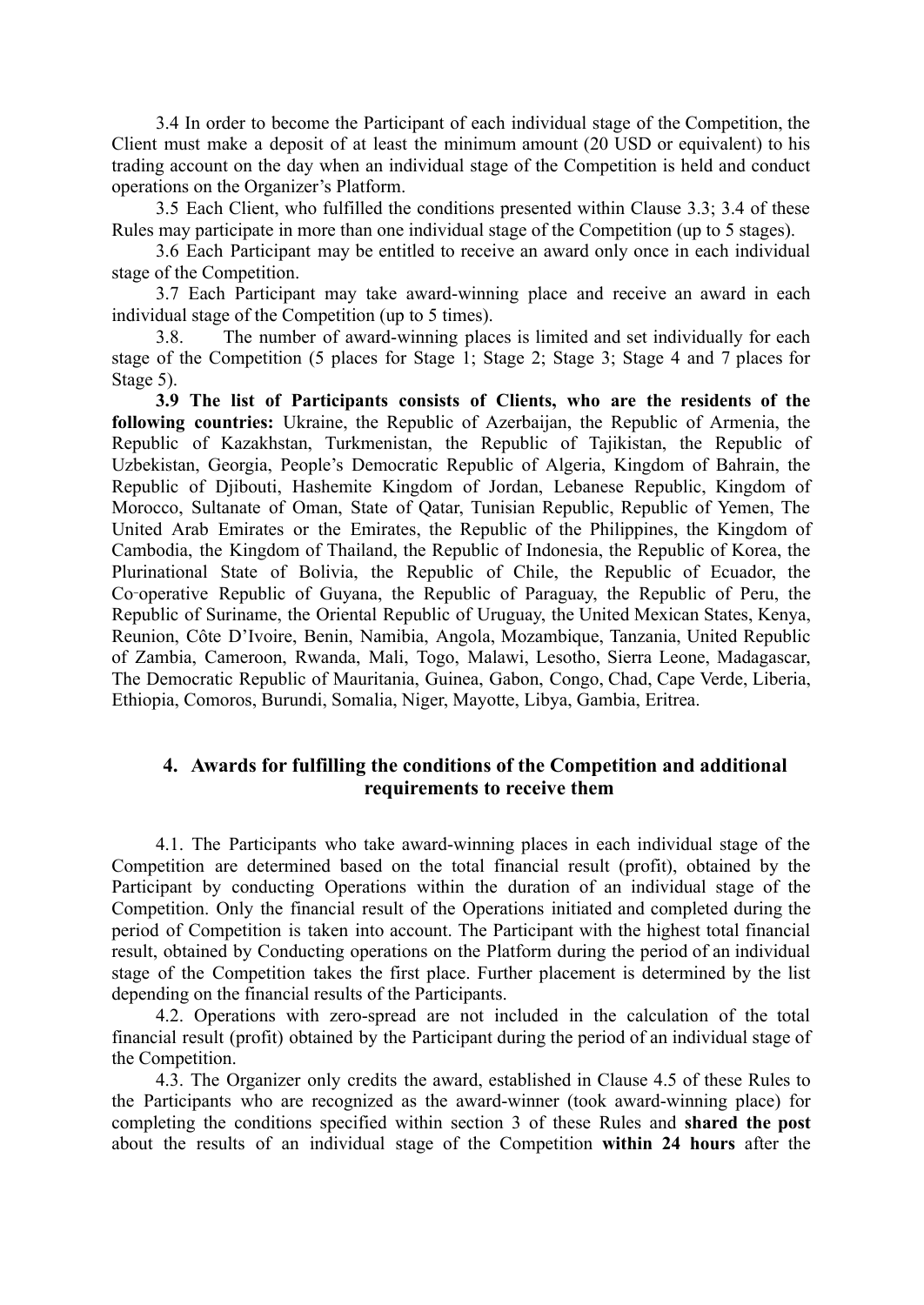announcement of the results of an individual stage of the Competition via any of the following social media platforms: Facebook, Twitter, Telegram or LinkedIn).

4.4 In order to prove that the post about the results of an individual stage of the Competition was shared via social media platform as per Clause 4.3 of these Rules, the Participant who took an award-winning place must send a screenshot of his post to the Customer Support Department via email [support@capital.com](mailto:support@capital.com).

4.5. As an award, a certain amount of funds in US dollars will be credited to the Account opened by the Participant on the Organizer's platform. The size of the award depends on the award-winning place taken by the Participant.

### **The following awards have been established for the Participants of Stage 1, Stage 2, Stage 3 and Stage 4 of the Public Competition**

| Place taken by the Participant | <b>Awards</b>                                                                    |
|--------------------------------|----------------------------------------------------------------------------------|
| 1 place                        | 500 USD for the account opened by the<br>Participant on the Organizer's Platform |
| 2 place                        | 300 USD for the account opened by the<br>Participant on the Organizer's Platform |
| 3 place                        | 200 USD for the account opened by the<br>Participant on the Organizer's Platform |
| 4 place                        | 150 USD for the account opened by the<br>Participant on the Organizer's Platform |
| 5 place                        | 100 USD for the account opened by the<br>Participant on the Organizer's Platform |

# **The following awards have been established for the Participants of Stage 5 of the Public Competition**

| Место, которое занял участник | Награда                                                                           |
|-------------------------------|-----------------------------------------------------------------------------------|
| 1 place                       | 1500 USD for the account opened by the<br>Participant on the Organizer's Platform |
| 2 place                       | 1000 USD for the account opened by the<br>Participant on the Organizer's Platform |
| 3 place                       | 800 USD for the account opened by the<br>Participant on the Organizer's Platform  |
| 4 place                       | 700 USD for the account opened by the<br>Participant on the Organizer's Platform  |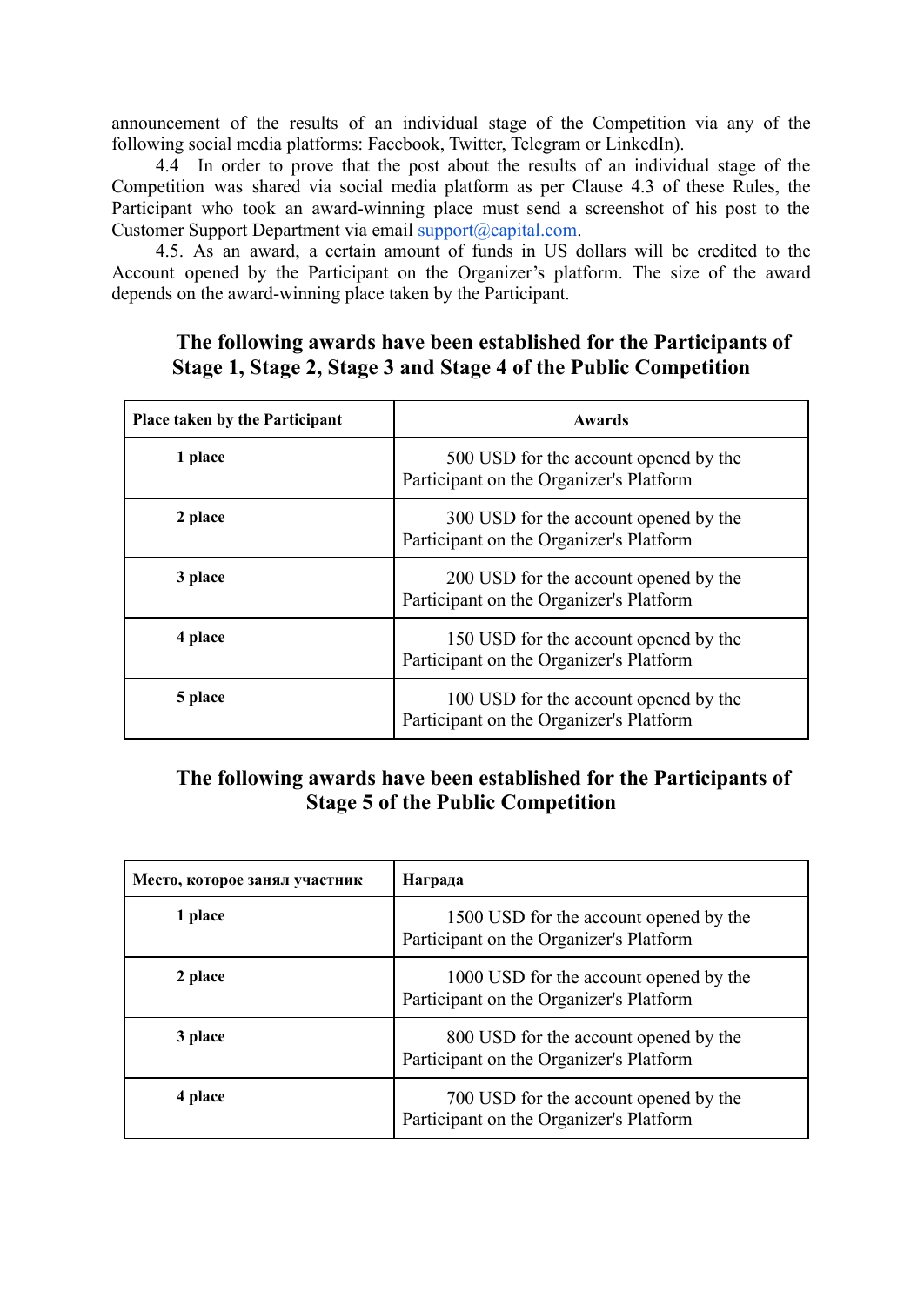| 5 place | 500 USD for the account opened by the<br>Participant on the Organizer's Platform |
|---------|----------------------------------------------------------------------------------|
| 6 place | 300 USD for the account opened by the<br>Participant on the Organizer's Platform |
| 7 place | 200 USD for the account opened by the<br>Participant on the Organizer's Platform |

4.6. In accordance with these Rules, the awards are paid tax-free, meaning that if in accordance with legislation the Organizer is obliged to pay any taxes on the income received by the Client as the result of participation in the Competition, then the award amount will be proportionally increased so that after the tax deductions all the Participants who took award-winning places would still receive the award specified within Clause 4.5 of these Rules.

### **5. Additional Conditions**

5.1. Participation in the Competition implies familiarizing and full agreement of Participants with the conditions of these Rules presented above.

5.2. The Organizer reserves the right to change the conditions of the Competition or cancel it within the first half of the period dedicated to the completion of the competitive task. Change or conditions or cancellation of the Competition is conducted by the Organizer in accordance with provisions of Article 928 of the Civil Code of the Republic of Belarus.

5.3. The Organizer must notify about the changes in conditions or cancellation of the Competition by posting the relevant information in the Internet on the website: <https://capital.com.by/>.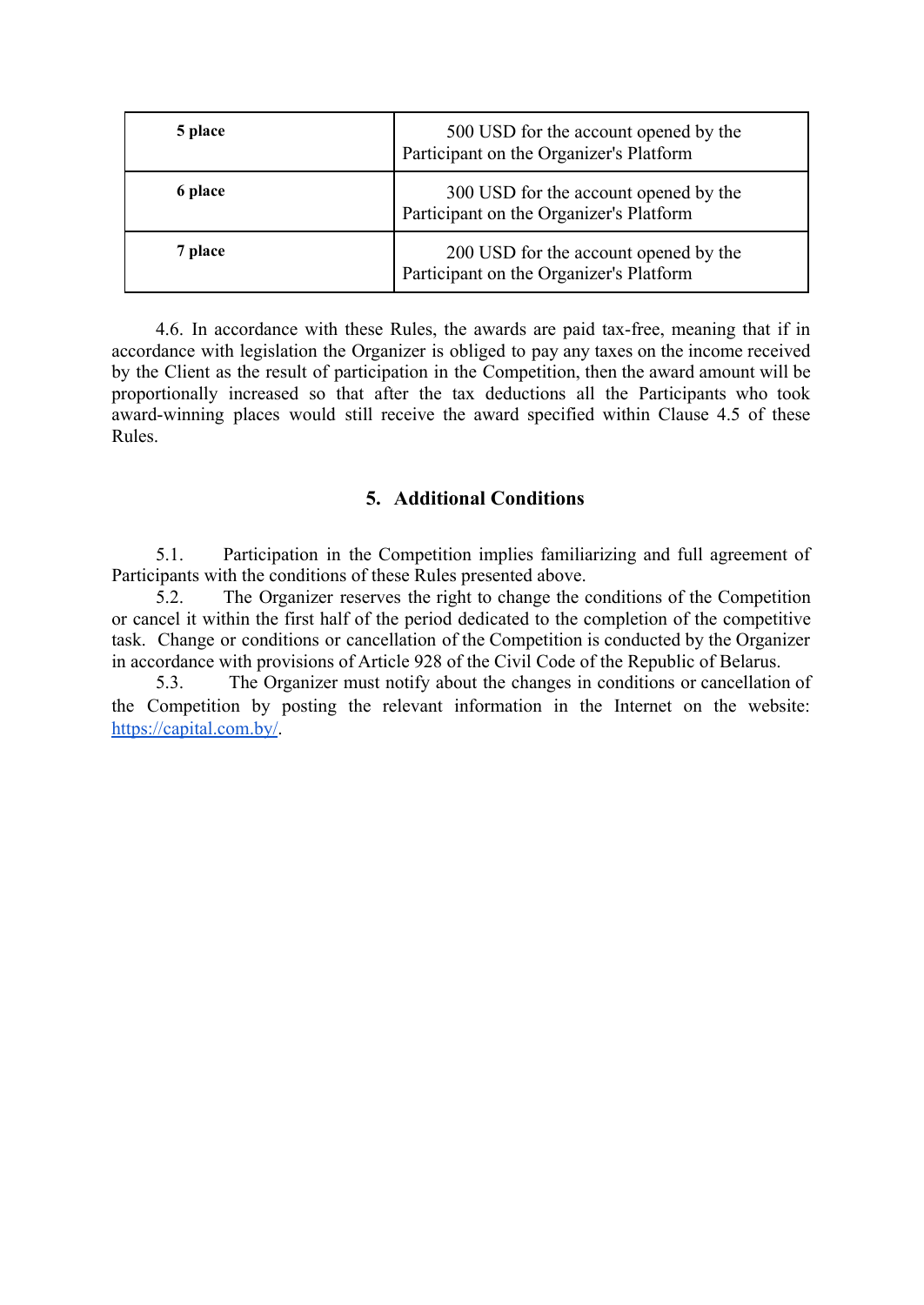# **ПРАВИЛА ПРОВЕДЕНИЯ ПУБЛИЧНОГО КОНКУРСА «День Рождения Capital.com»**

#### **1. Общие положения**

1.1. Настоящие Правила определяют порядок проведения публичного конкурса **«**День Рождения Capital.com**»** (далее – «Конкурс»).

1.2. Организатором Конкурса является Закрытое акционерное общество «Капитал Ком Бел», которое зарегистрировано в Республике Беларусь за номером 193225654 по адресу: 220030, Республика Беларусь, г. Минск, ул. Интернациональная, 36/1, офис 523 (далее для целей настоящих правил – «Организатор»).

1.3. Организатор Конкурса ставит следующие общественно полезные цели при его проведении:

- популяризация современных технологий в информационной сфере, позволяющих совершать операции с беспоставочными внебиржевыми финансовыми инструментами.

1.4. Конкурс проводится в соответствии с требованиями главы 56 Гражданского кодекса Республики Беларусь от 07.12.1998 № 218-З (далее – «ГК») и не является рекламной игрой или рекламной акцией. Конкурс проводится Организатором самостоятельно и за счет собственных средств.

1.5. Информация о проведении Конкурса размещена в маркетинговых материалах, размещенных по адресу: <https://capital.com.by/>. Конкурс признается Организатором закрытым и проводится среди лиц, которые зарегистрированы на платформе Организатора, а также являются резидентами стран в соответствии с пунктом 3.4.

На Участников конкурса распространяются:

Положения Соглашения о совершении физическим лицом операций с беспоставочными внебиржевыми финансовыми инструментами (деятельность на внебиржевом рынке Форекс) (адрес документа в сети Интернет:

[https://trade.capital.com/docs/terms\\_and\\_Conditions\\_v%204.3.1\\_february\\_2022\\_rus\\_new.pd](https://trade.capital.com/docs/terms_and_Conditions_v%204.3.1_february_2022_rus_new.pdf) [f,](https://trade.capital.com/docs/terms_and_Conditions_v%204.3.1_february_2022_rus_new.pdf) далее – «Соглашение»»);

Правила совершения операций с беспоставочными внебиржевыми финансовыми инструментами в ЗАО «Капитал Ком Бел» (адрес документа в сети Интернет: [https://trade.capital.com/docs/Rules\\_for\\_conducting\\_operations\\_v4.3.1\\_February\\_2022\\_rus.](https://trade.capital.com/docs/Rules_for_conducting_operations_v4.3.1_February_2022_rus.pdf) [pdf,](https://trade.capital.com/docs/Rules_for_conducting_operations_v4.3.1_February_2022_rus.pdf) далее – «Правила совершения операций»);

Регламент подачи, обработки и исполнения распоряжения клиентов о фиксации цены базового актива при совершении операций с беспоставочными внебиржевыми финансовыми инструментами (адрес документа в сети Интернет: [https://trade.capital.com/docs/trading\\_rules\\_non\\_deliverable\\_otc\\_instruments\\_ru\\_v2\\_0\\_nbrb](https://trade.capital.com/docs/trading_rules_non_deliverable_otc_instruments_ru_v2_0_nbrb_capital_com.pd) capital com.pdf[,](https://trade.capital.com/docs/trading_rules_non_deliverable_otc_instruments_ru_v2_0_nbrb_capital_com.pdf,) далее – «Регламент»).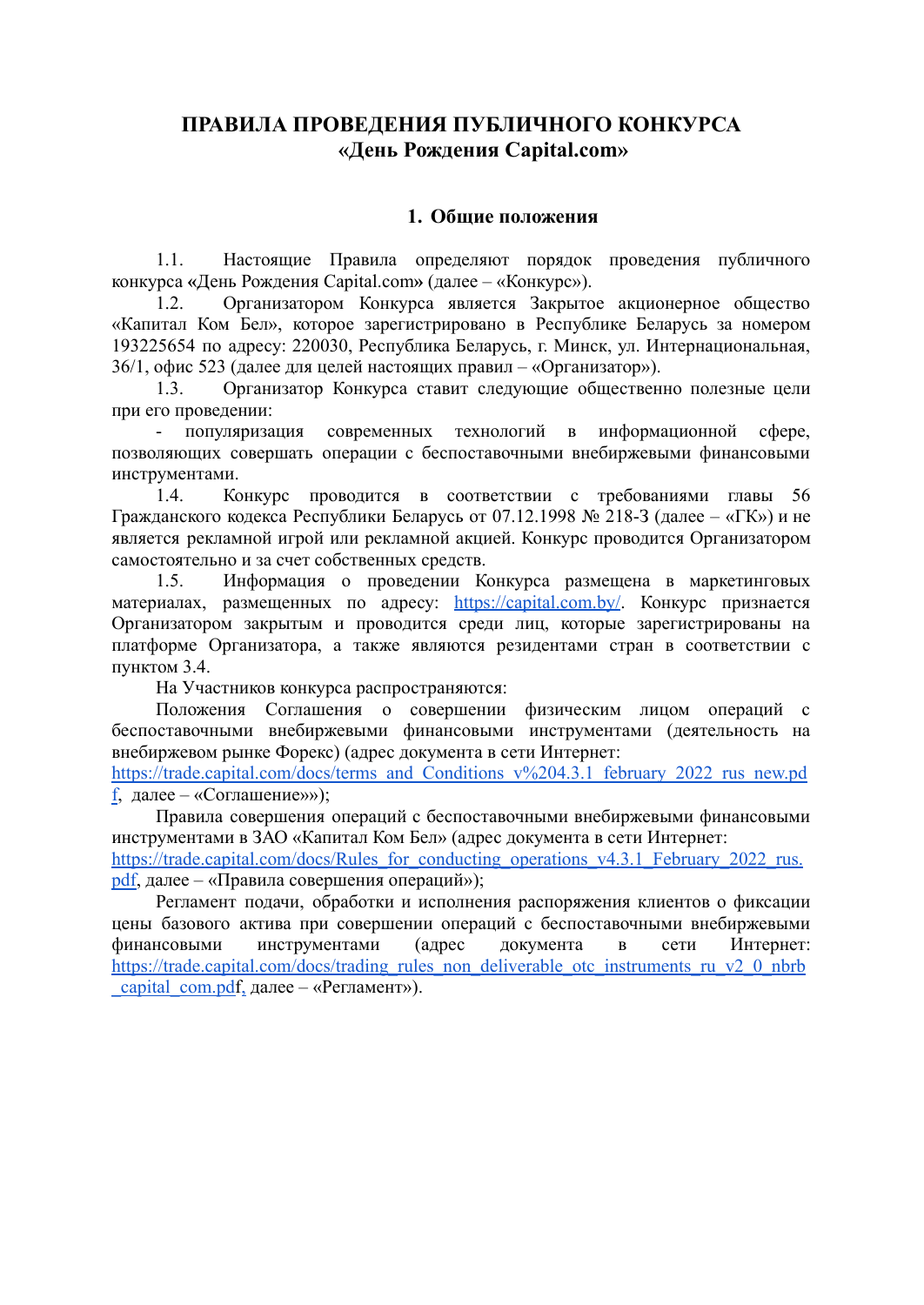### **2. Сроки проведения Конкурса**

2.1. Публичный Конкурс «День Рождения Capital.com» проводится в 5 этапов, сроки проведения каждого этапа устанавливается индивидуально. Выполнение конкурсного задания осуществляется для каждого этапа индивидуально в соответствии с разделом 3 правил, совпадает со временем проведения этапа и указывается по всемирному координированному времени (UTC):

1-й Этап: 16.05.22 00:01 UTC - 23:59:59 UTC

2-й Этап: 17.05.22 00:01 UTC - 23:59:59 UTC

3-й Этап: 18.05.22 00:01 UTC - 23:59:59 UTC

4-й Этап 19.05.22 00:01 UTC - 23:59:59 UTC

5-й Этап 20.05.22 00:01 UTC - 23:59:59 UTC

2.2. Награды за участие в Конкурсе, а также количество призовых мест устанавливаются индивидуально для каждого этапа Конкурса в соответствии с разделом 4 настоящих Правил.

Список Участников, которые получат Награды, согласно условиям, установленным в настоящих Правилах, формируется индивидуально для каждого из этапов в момент окончания проведения этапа (в 23 часа 59 минут 59 секунд по всемирному координированному времени (UTC)).

2.3. Участники, занявшие призовое(ые) место(а) в индивидуальном(ых) этапе (этапах) Конкурса, получат соответствующее(ие) уведомление(я) от Организатора в течение 10 рабочих дней с момента окончания индивидуального этапа Конкурса. Информация также будет отображена в личном кабинете Участника на Платформе Организатора.

### **3. Задание и условия проведения Конкурса**

3.1. Клиенты принимают участие в Конкурсе по своему собственному желанию и усмотрению.

3.2. Участник должен соблюдать условия настоящих Правил, пользоваться предоставленными ему правами на участие в Конкурсе добросовестно и разумно, исходя из целей Конкурса и не злоупотреблять его условиями и правом на участие в нем. В случае нарушения условий конкурса Организатор имеет право дисквалифицировать Участника, исключив его из участников индивидуального этапа или из всех этапов Конкурса. Организатор вправе отказать в участии в Конкурсе либо приостановить участие Клиента, в случае злоупотребления Клиентом условиями конкурса. Под злоупотреблением условиями Конкурса понимается совершение Клиентом действий, которые, по мнению Организатора, противоречат целям конкурса и влекут за собой получение Клиентом необоснованных выгод, в том числе основанных на технических и/или организационных особенностях и/или условиях проведения Конкурса.

3.3. Для того, чтобы стать Участником Конкурса, необходимо зарегистрироваться на Платформе Организатора (или быть зарегистрированным на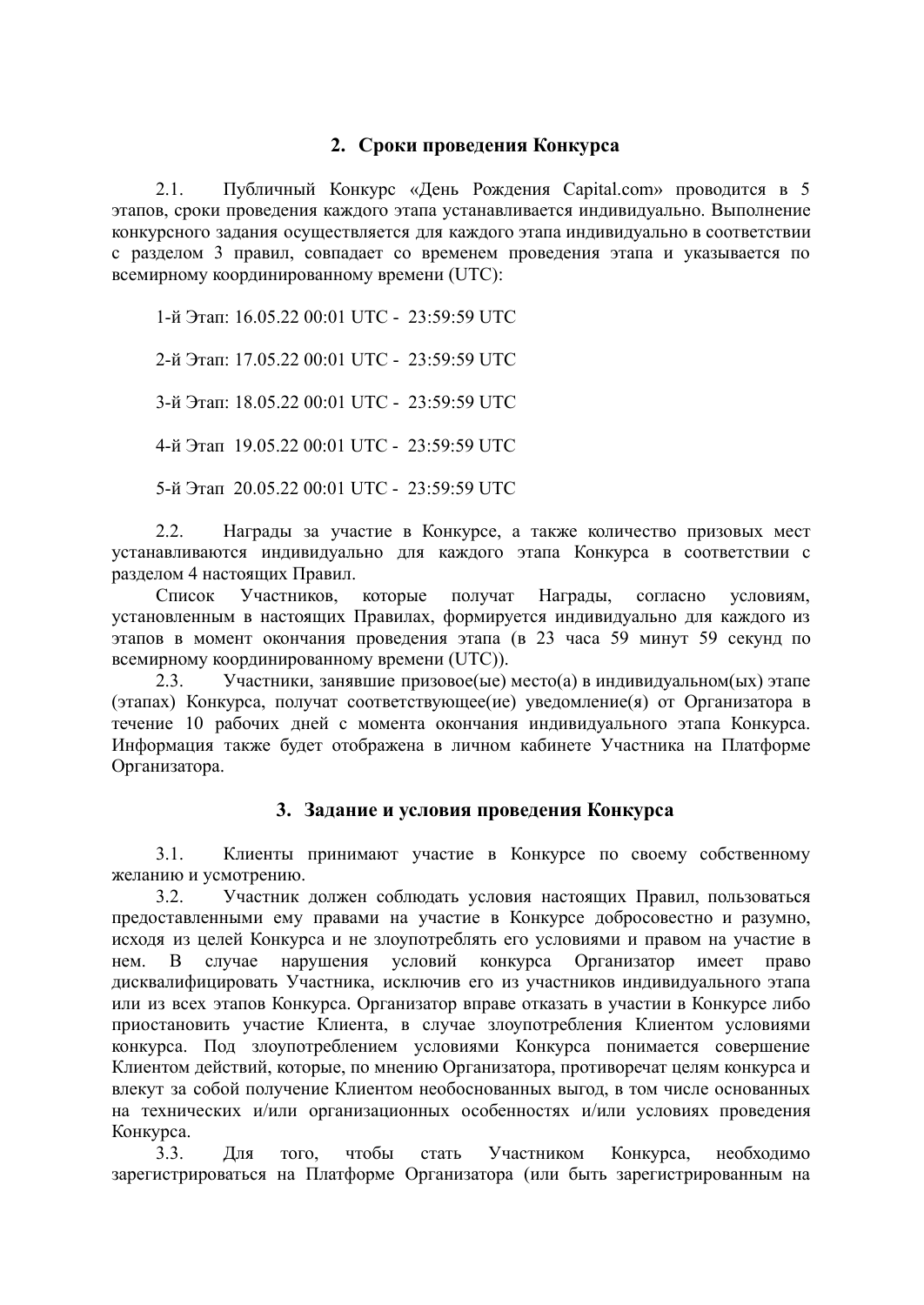Платформе ранее), пройти процедуру идентификации (верификации) в соответствии с Правилами совершения операций.

3.4 Для того, чтобы стать Участником индивидуального этапа Конкурса, Клиент должен внести маржинальное обеспечение на свой аккаунт в день проведения данного этапа и совершать на Платформе Организатора операции с беспоставочными внебиржевыми финансовыми инструментами (далее – «Операции»).

3.5 Каждый Клиент, выполнивший условия, изложенные в пунктах 3.3; 3.4 данных Правил может принимать участие более чем в одном индивидуальном этапе Конкурса (до 5 этапов).

3.6 Каждый Участник конкурса может получить награду не более одного раза в каждом индивидуальном этапе Конкурса.

3.7 Каждый Участник может занять призовое место и получить награду в каждом индивидуальном этапе Конкурса (до 5 раз).

3.8. Количество призовых мест ограничено и устанавливается индивидуально для каждого этапа Конкурса (5 мест на первом, втором, третьем и четвертом этапах; 7 мест на пятом этапе).

**3.9 В список участников** включаются Клиенты Форекс-компании, являющиеся резидентами следующих стран: Украина, Азербайджанская Республика, Республика Армения, Республика Казахстан, Туркменистан, Республика Таджикистан, Республика Узбекистан, Грузия, Алжирская Народно-Демократическая Республика, Королевство Бахрейн, Республика Джибути, Иорданское Хашимитское Королевство, Ливанская Республика, Королевство Марокко, Султанат Оман, Государство Катар, Тунисская Республика, Республика Йемен, Объединенные Арабские Эмираты или Эмираты, Республика Филиппины, Королевство Камбоджа, Королевство Таиланд, Республика Индонезия, Республика Корея, Многонациональное Государство Боливия, Республика Чили, Республика Эквадор, Кооперативная Республика Гайана, Республика Парагвай, Республика Перу, Республика Суринам, Восточная Республика Уругвай, Мексиканские Соединенные Штаты, Кения, Реюньон, Кот-д'Ивуар, Бенин, Намибия, Ангола, Мозамбик, Танзания, Объединенная Республика Замбия, Камерун, Руанда, Мали, Того, Малави, Лесото, Сьерра-Леоне, Мадагаскар, Конго, Демократическая Республика Мавритания, Гвинея, Габон,, Чад, Кабо-Верде, Либерия, Эфиопия, Коморские Острова, Бурунди, Сомали, Нигер, Майотта, Ливия, Гамбия, Эритрея.

#### **4. Награда за выполнение условий Конкурса**

4.1. Призовые места в каждом индивидуальном этапе проведения Конкурса распределяются между Участниками на основании совокупного финансового результата (дохода), полученного в период проведения этапа Конкурса. Учитывается только финансовый результат Участника от Операций, начатых и завершенных в период проведения этапа Конкурса. Участнику с наибольшим совокупным финансовым результатом от совершения Операций на Платформе в период проведения индивидуального этапа Конкурса присваивается первое место.

4.2. При расчете совокупного финансового результата (доходов), полученного Участником в период проведения индивидуального этапа Конкурса, не учитываются Операции, совершенные с финансовыми инструментами, по которым Форекс-компанией был установлен нулевой спред.

4.3. Организатор вручает награды, установленные в пункте 4.4. Правил, Участникам, признанным призёрами индивидуального этапа Конкурса за выполнение условий, установленных в разделе 3 Правил.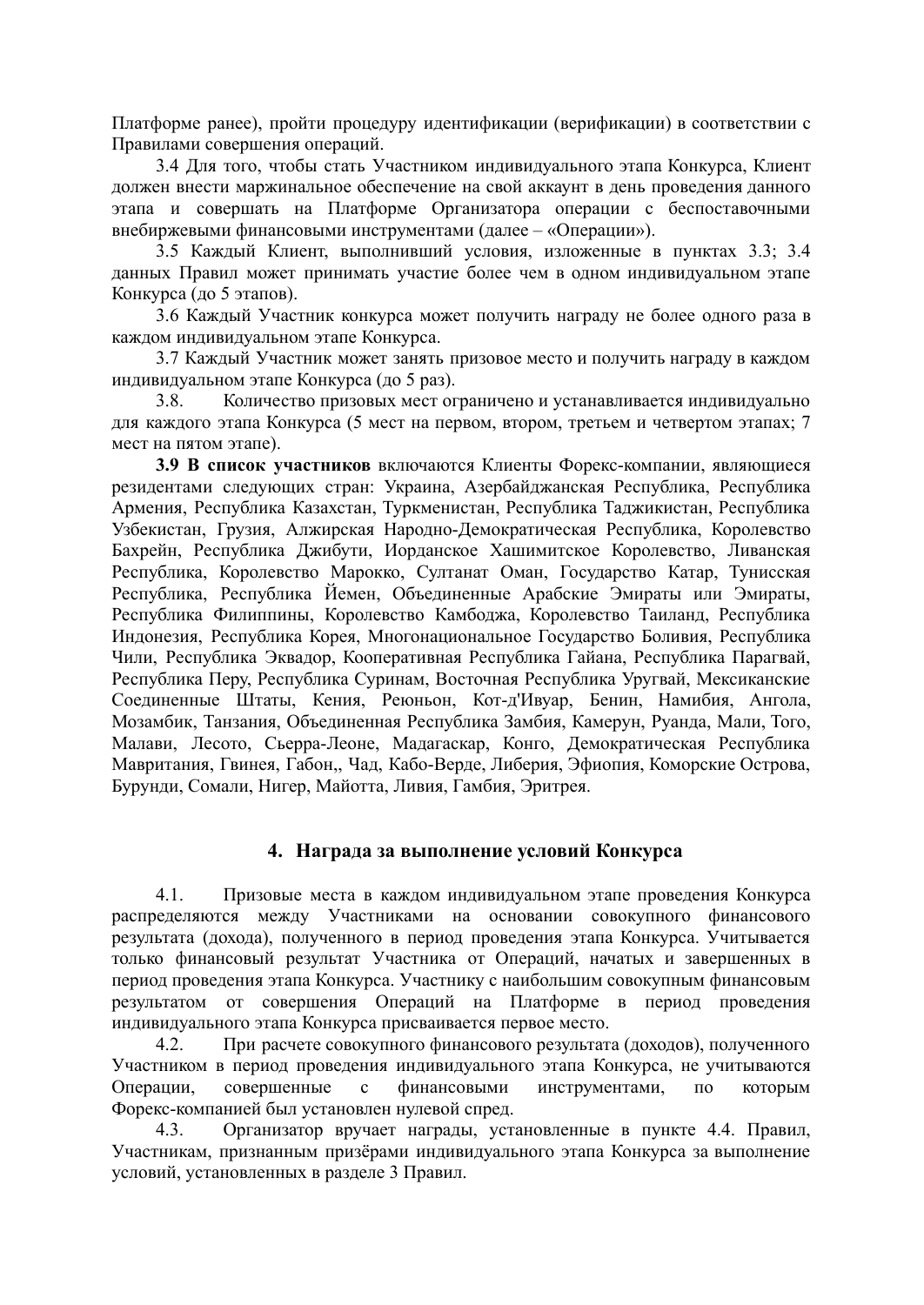4.4. В качестве награды предусмотрено начисление долларов США (размер награды зависит от места, которое занял Участник) на аккаунт, открытый участником у Организатора.

| Установлены следующие награды для Участников 1-го, |
|----------------------------------------------------|
| 2-го, 3-го и 4-го Этапов Публичного Конкурса       |

| Место, которое занял участник | Награда                                                            |
|-------------------------------|--------------------------------------------------------------------|
| 1 место                       | 500 долларов США на аккаунт, открытый<br>Участником у Организатора |
| $2$ место                     | 300 долларов США на аккаунт, открытый<br>Участником у Организатора |
| 3 место                       | 200 долларов США на аккаунт, открытый<br>Участником у Организатора |
| 4 место                       | 150 долларов США на аккаунт, открытый<br>Участником у Организатора |
| 5 место                       | 100 долларов США на аккаунт, открытый<br>Участником у Организатора |

# **Установлены следующие награды для Участников 5-го Этапа Публичного Конкурса**

| Место, которое занял участник | Награда                                                             |
|-------------------------------|---------------------------------------------------------------------|
| 1 место                       | 1500 долларов США на аккаунт, открытый<br>Участником у Организатора |
| 2 место                       | 1000 долларов США на аккаунт, открытый<br>Участником у Организатора |
| 3 место                       | 800 долларов США на аккаунт, открытый<br>Участником у Организатора  |
| 4 место                       | 700 долларов США на аккаунт, открытый<br>Участником у Организатора  |
| 5 место                       | 500 долларов США на аккаунт, открытый<br>Участником у Организатора  |
| 6 место                       | 300 долларов США на аккаунт, открытый<br>Участником у Организатора  |
| 7 место                       | 200 долларов США на аккаунт, открытый<br>Участником у Организатора  |